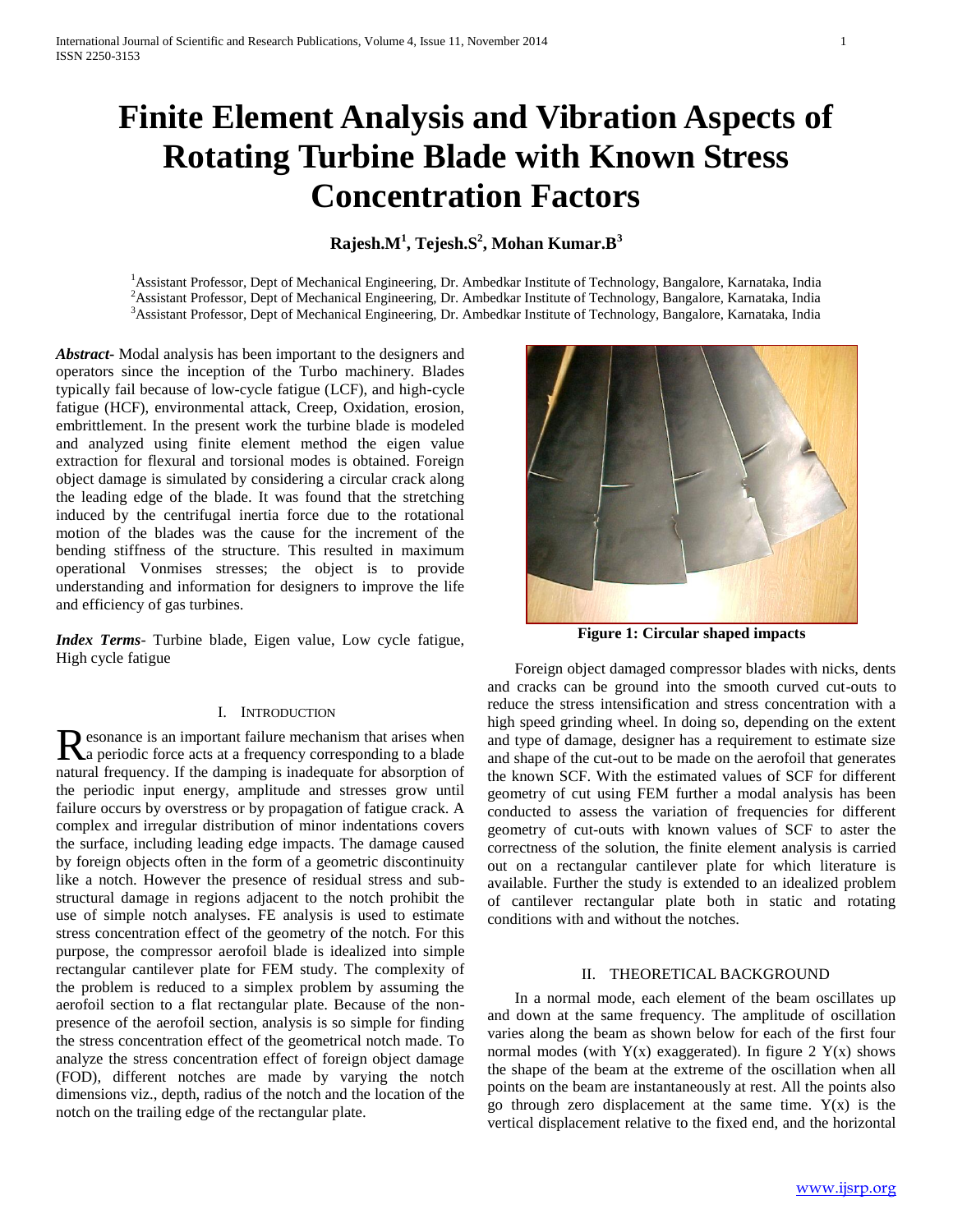scale is expressed as a fraction of the full length,  $\ell$ , of the beam. In formal terms, a cantilever is a beam that is constrained to have

$$
Y(x) = 0 \text{ and } \frac{dY(x)}{dx} = 0
$$
 at x = 0 and the other end free.



**Figure 2: Mode Shapes**

The parameters that determine the shape,  $Y(x)$ , are as follows:

 $\ell$  The length of the beam [m]

A The cross-sectional area of the beam  $[m^2]$ 

 $ρ$  The mass density of the material [kg m<sup>-3</sup>]

E Young's modulus for the material  $\lceil \text{kg m}^{-1} \text{ s}^{-2} \rceil$ 

I A geometrical property called the second moment of area of the cross-section. For a rectangular cross-section of

$$
I = \frac{wd^3}{12}
$$

width, w, and thickness, d, this is given by

 The theoretical expression for the displacement of the free end of a static cantilever is:

$$
Y(\ell) = \frac{\rho Ag}{8EI} \ell^4
$$

[g is the acceleration due to gravity]

If, in addition, a load of mass m is suspended from the free

end the displacement is increased to  
\n
$$
Y(\ell) = \frac{\rho Ag}{8EI} \ell^4 + \frac{mg}{3EI} \ell^3
$$

 Measurements on the static beam can therefore give information about groups of parameters,

$$
\frac{\rho A}{\sqrt{2\pi}}
$$

such as EI or EI. We shall see that these parameters are relevant to its dynamic behaviour.

 In mode 1, all parts of the beam move, except the fixed end. In mode 2 there is a stationary point, or *node*, away from the end (at  $x/\ell = 0.784$ ). In mode 3 there are two nodes, and so on.

# **2.1 For Flexural Modes**

 The Natural frequency of flexural modes  $\omega_n = \beta_{n}^2 \sqrt{\left(\frac{\mu}{\rho}\right)^2}$ 

 The vibration of beam with constant mass and stiffness is given by

$$
EI\frac{\partial^4 \bar{y}}{\partial \bar{x}^4} + m\frac{\partial^2 \bar{y}}{\partial \bar{t}^2} = \bar{f}(\bar{x}, \bar{t}), \qquad 0 < x < l,
$$

 Substituting the above expression into the homogeneous form

$$
Y^{(4)}T + Y\ddot{T} = 0,
$$

$$
\frac{Y^{(4)}}{Y} = -\frac{\ddot{T}}{T} = \beta^4,
$$
  
where  $\beta_i$  is the *i*th positive root of the equation

$$
\cos \beta_j \cosh \beta_j = -1
$$
, and  $\alpha_j = \frac{\cosh \beta_j + \cos \beta_j}{\sinh \beta_j + \sin \beta_j}$ 

### **2.2 For Torsional Modes**

The angular frequencies,  $\omega_n$ , of the normal modes, are given by

$$
\omega_n = 2\pi \upsilon_n = \frac{\theta_n^2}{\ell^2} \sqrt{\frac{EI}{\rho A}} = \theta_n^2 \sqrt{\frac{EI}{\rho A \ell^4}}
$$

$$
\theta_n
$$
 is a number. The general solution  $Y(x)$  of the form  
\n
$$
Y_n(x) = \cosh\left(\theta_n \frac{x}{\ell}\right) - \cos\left(\theta_n \frac{x}{\ell}\right) - \sigma_n \left[\sinh\left(\theta_n \frac{x}{\ell}\right) - \sin\left(\theta_n \frac{x}{\ell}\right)\right]
$$

In which the  $\theta_n$  are the solutions of cosh  $(\theta_n)$  cos  $(\theta_n)$  = -

$$
\sigma_n = \frac{\sinh(\theta_n) - \sin(\theta_n)}{\cosh(\theta_n) + \cos(\theta_n)}
$$

And the  $\Box_n$  are given by

1

#### III. FINITE ELEMENT FORMULATION

 The plate geometry shown in figure is modeled and meshed by using ANSYS *macros* which is to be entered in the command prompt box of ANSYS. The dimensions of the plate are length L=200mm, width D=50mm and thickness t=5mm and modeled by using the RECTNG or BLC4/ BLC5 *macro* commands under /PREP7 pre-processor by giving the equalent dimensions of the plate in the respective working plane coordinates.



**Figure 3: Finite Element model of a Rectangular Blade**

 The material taken for the plate is steel, have properties Young's Modulus = 2.1e5 MPa. Density = 7850 Kg/m<sup>3</sup> Poisson's ratio  $= 0.3$ 

 The material is assumed to be in linear isotropic elastic condition.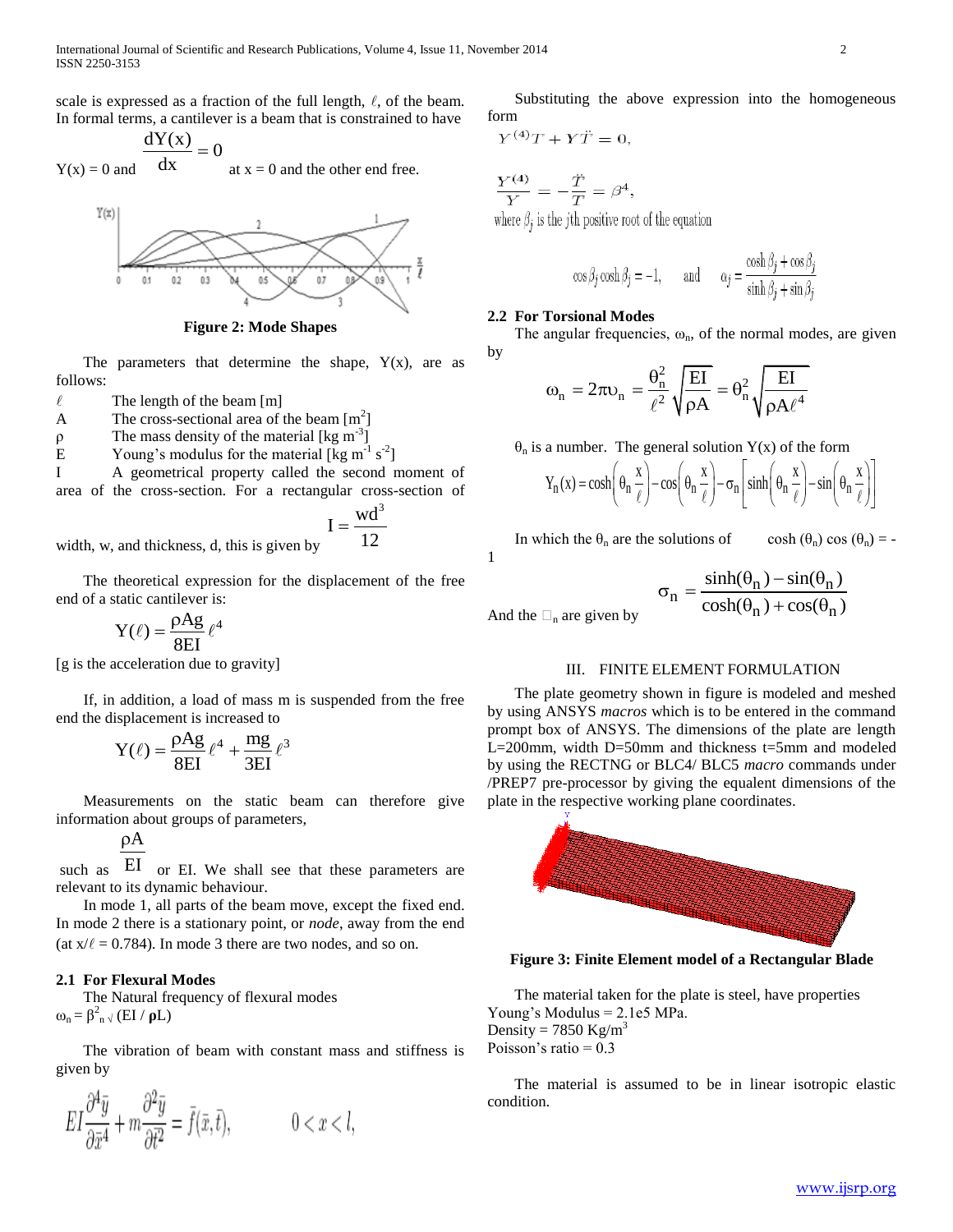The blade is assumed to be rotating at a speed of 15000 rpm and the angular velocity of the blade is calculated from the available data as

$$
\omega = \frac{2\pi N}{60} = \frac{2\pi * 15000}{60} = 1570.796 \text{rad} / \text{sec}
$$

 The model is marked into areas by lines for map meshing around the notch geometry and the macros used issued for material properties are entered by the commands MP, DENS-for density, MP-EX for Young's modulus and MP-PRXY-for Poisson's ratio in this context. The element type for this model taken is PLANE42 and SOLID45and written in macro commands by using ET-for element type. The model is fine meshed and coarse meshed the LESIZE-line element size and divisions and AMESH-area mesh as shown in figure .after meshing the plane 42 element, then the plane 42 element type is extruded to SOLID45 by using the EXT command. After extruding the PLANE42 elements are deleted and the nodes along z=0 are selected. The model is arrested in X, Y and Z direction by selecting the nodes to be fixed with D. The node selection is made by the NSEL with S or R command.

 The solution phase begins with /SOLU command and the modal analysis type is switch on by writing ANTYPE, 1. The problem is solved by using the SOLVE *macro* command. The Post processing of results can be carried by the sequence of /POST1. The model consists of 4800 SOLID45 elements.

#### IV. RESULTS AND DISCUSSIONS

 The Free and Forced Vibration Analysis of Rectangular Cantilever beam were done for various notch parameters to obtain the Natural frequencies and Dynamic responses of the beam. The average natural frequency for First Flexural (1F) and First Torsion(1T) for notch dimension h=20mm is shown in figure 4 and notch radius ranging from 1 to 10mm increased in steps of 1mm are 371.928 Hz and 892.041 Hz respectively. It is observed that the 1 F frequency decreases. The centrifugal force is applied along the leading edge where the notch is present.



**Figure 4: FEA model of rectangular blade with semicircular notch at h = 20mm**

 The centrifugal force is obtained from the angular velocity which is calculated from the constant engine speed of 15000 rpm. The notch radius is varied from 2 mm to 10 mm in steps of 2 mm with the various location heights of 20 mm, 80 mm, 100 mm, 120 mm, and 150 mm from the root to tip of the blade along the leading edge It is observed that for 2 mm, radius of notch and for the locations mentioned, frequency decreases from the root to the tip of the blade. The percentage decrease in 1F frequency for 2 mm notch radius, from the initial height of 20 mm to the final height of 150 mm is 0.145%. as shown in figure 5.



**Figure 5: 1F mode of rectangular blade with semicircular notch at h = 20mm**

 For further increase of the notch radius in steps of 2 mm for the locations mentioned, frequency increases from the root to the tip of the blade. The percentage increase in 1F frequency for 4 mm notch radius, from the initial height of 20 mm to the final height of 150 mm is 0.02%. For further increase of the notch radius for 6 mm, and for mentioned height the percentage increase in frequency for 1F frequency is 0.3%, as shown in Graph 1.



**Graph 1. 1F Modal Frequency for different Notch Radius and at different Heights**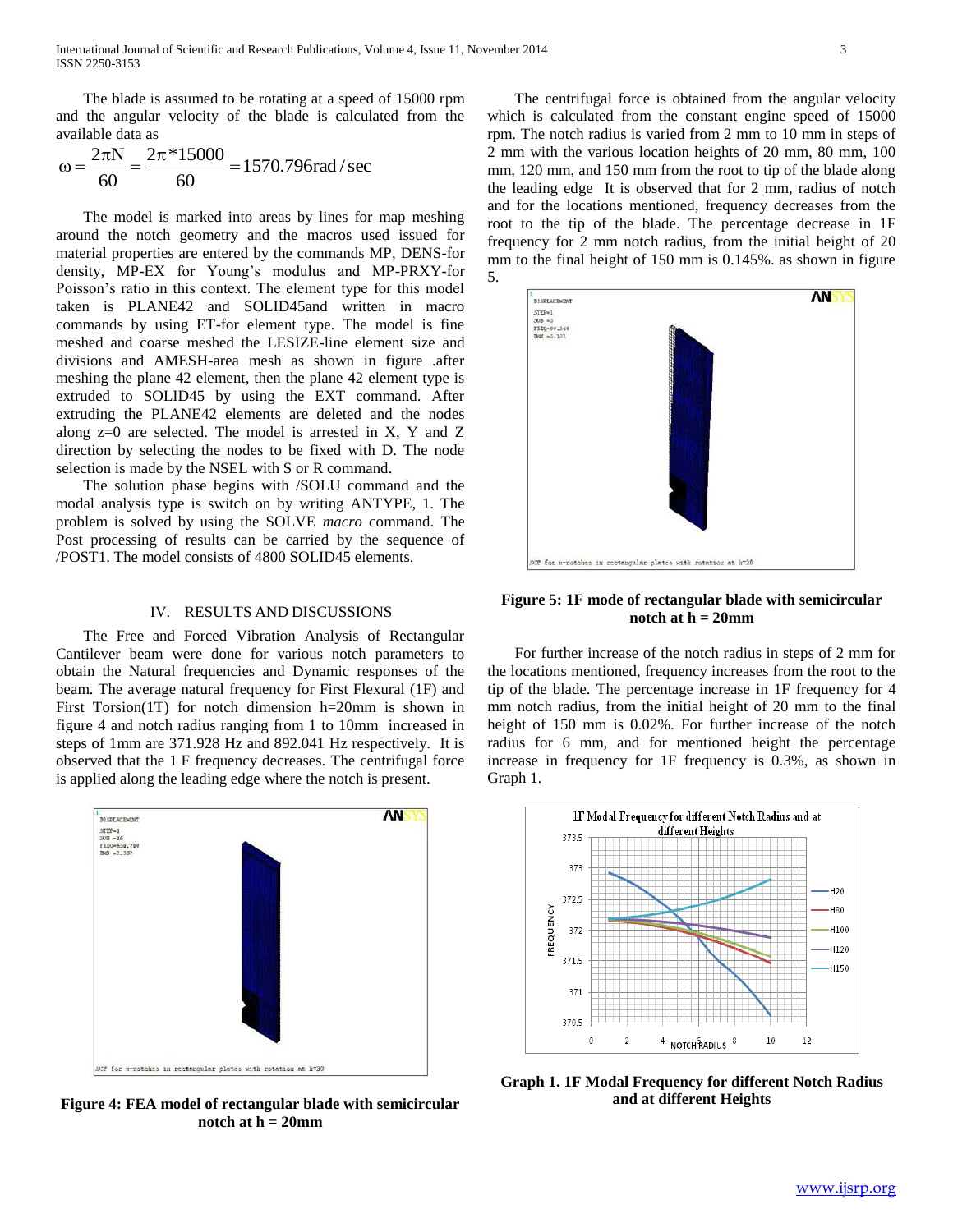First Torsional frequency (1T) for notch location at a distance of 20 mm from the root and for the notch radius of 1 mm, the 1T frequency is 906.605 Hz shown in figure 6. As the notch radius is increased from 1 mm to 10 mm in steps of 1 mm, the 1T frequency decreases, the decrease in the frequency is marginal. For 10 mm notch radius 1T frequency obtained is 868.439 Hz, the maximum percentage decrease in frequency is around 4.20%.

 Comparison of First Torsional (1T) frequency for different notch radius varied from 2 mm to 6 mm in steps of 2 mm with varying location of the notch height of 20 mm, with the varying location of notch height 80 mm, 100 mm, 120 mm and 150 mm from the root to the tip of the blade along the leading edge variation in the frequency is marginal as shown in graph 2. For the initial parameters the Second



**Figure 6: 1T mode of rectangular blade with semicircular notch at h = 20mm**

 Flexural (2F) frequency is 1201 Hz, as the notch radius is increased from 1 mm to 10 mm in steps of 1 mm, with constant location height of 20 mm, the 2F frequency decreases. The (2F) frequency for 10 mm notch radius is 1195 Hz. The maximum percentage decrease in 2F frequency is around 0.499%.

 Second Torsional frequency (2T) of 1 mm radius notch at a distance of 20 mm from the root of the blade is 2783 Hz as shown in figure 7. As the notch radius is increased from 1 mm to 10 mm in steps of 1 mm, at constant location height of 20 mm from the root, the frequency obtained for 10 mm notch radius is 2698 Hz,



**Graph 2: 1t Modal Frequency Vs Notch Radius**



**Figure 7: 2T mode of rectangular blade with semicircular notch at h = 20mm**

the frequency is decreases and the maximum percentage decrease in the frequency (2T) is 3.05%. Similarly for various location heights of notches (like 50 mm, 80 mm, 100 mm, 120 mm and 150 mm from the root on the leading edge of the blade) and also with radius of semicircular notches varied from 1 mm to 10 mm in steps of 1 mm, are analyzed and it is observed that 1F, 2F, 1T and 2T frequencies shows the similar trend as observed and discussed above. When the notch is at the tip of the beam the Natural frequency is slightly greater than those obtained when the notch is at the root of the beam. The Natural Frequencies of the beam increase for the notch location far from the root of the cantilever beam.